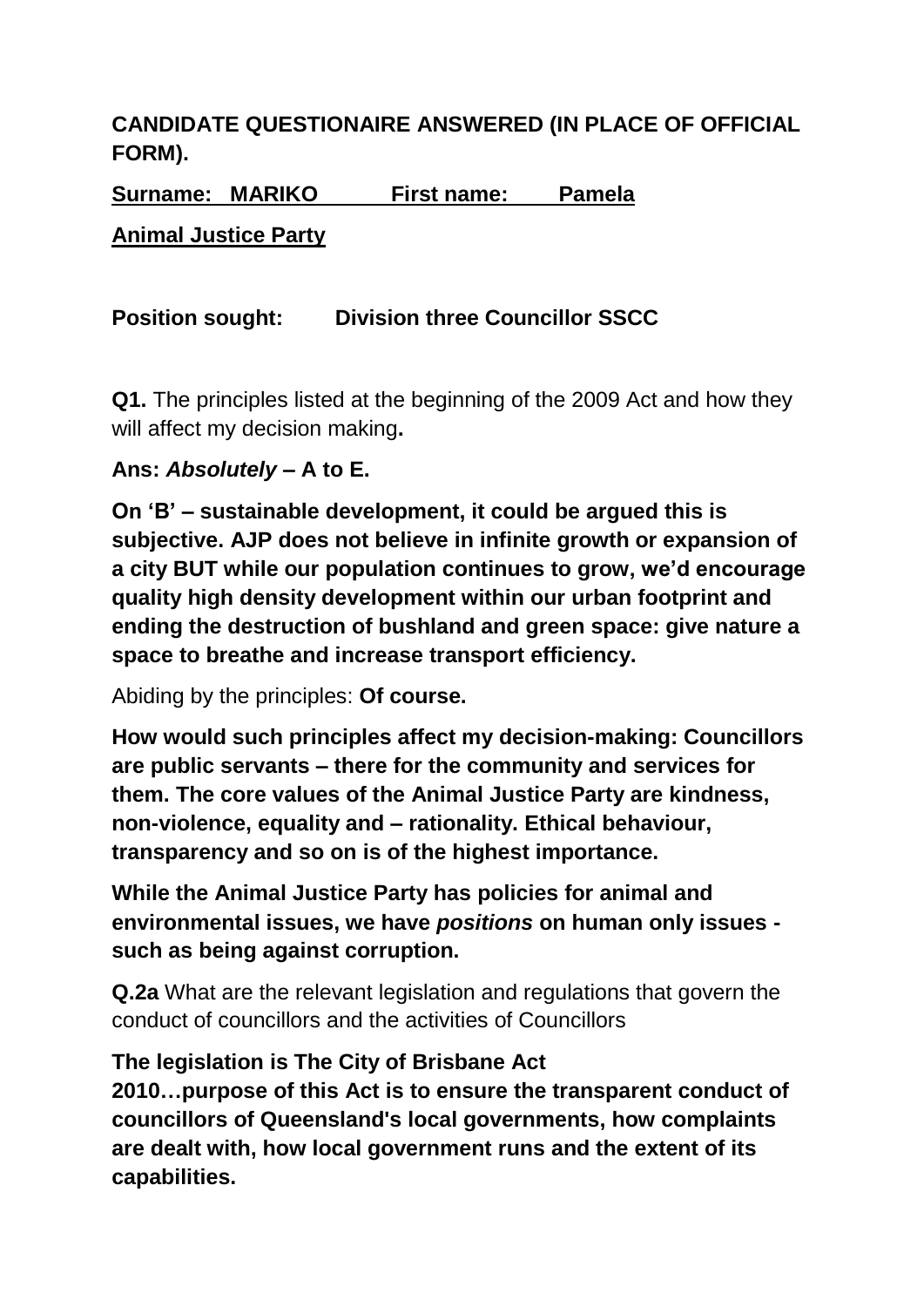**Q.2b** How will this affect my decision-making?

**It may be thwarted, somewhat, but I'd have to stay within the guidelines of how Government /Council is run and conform to policy and procedure, yet still make MY decision and aim to frame it to fit and to follow through or follow procedures for a complaint. As a new candidate I don't profess to know the workings of Government but would be learning.** 

### **Q. 3 NO**

Q 4: Breaches. **Get advice from AJP legal team, follow procedures for complaints. Don't give up.**

Q.5 Open to the public – **Yes, I believe so.**

Q 6/7/8 **At this stage I am sitting on the fence, but I would lean towards YES.**

Q. 9 **YES.**

Q.10 Sustainable development. As for question 1.B **End construction of low-density housing estates on bushland or farmland including cease ripping up pine forests. AJP does not believe in infinite growth or expansion of a city BUT while our population continues to grow, we'd encourage quality high density development within our urban footprint and ending the destruction of bushland and green space: give nature a space to breathe and increase transport efficiency such as to trial a high frequency electric shuttle mini-bus for locals to get to suburban bus and train stations and commercial hubs, reducing the demand for roads and cars. Reward ratepayers for native tree cover (discounts). I have a lot more on this – but time is short, so I'll leave it at that.**

Q.11 Endorsed by a party. **YES, I am proud to be a candidate for The Animal Justice party.**

Q. 12. Greenhouses gas questions. **A – F**: **YESES, but 'e' about decomposition of landfill with a waiver. After all, it depends on the abstract or science 'paper' you read. Ah yes – but here on THE SUNSHINE COAST – YES probably.** 

**Q.13** Key Impacts of Climate change: **Over-development and all that goes with it. As above. Landfill and the outcome being certainly**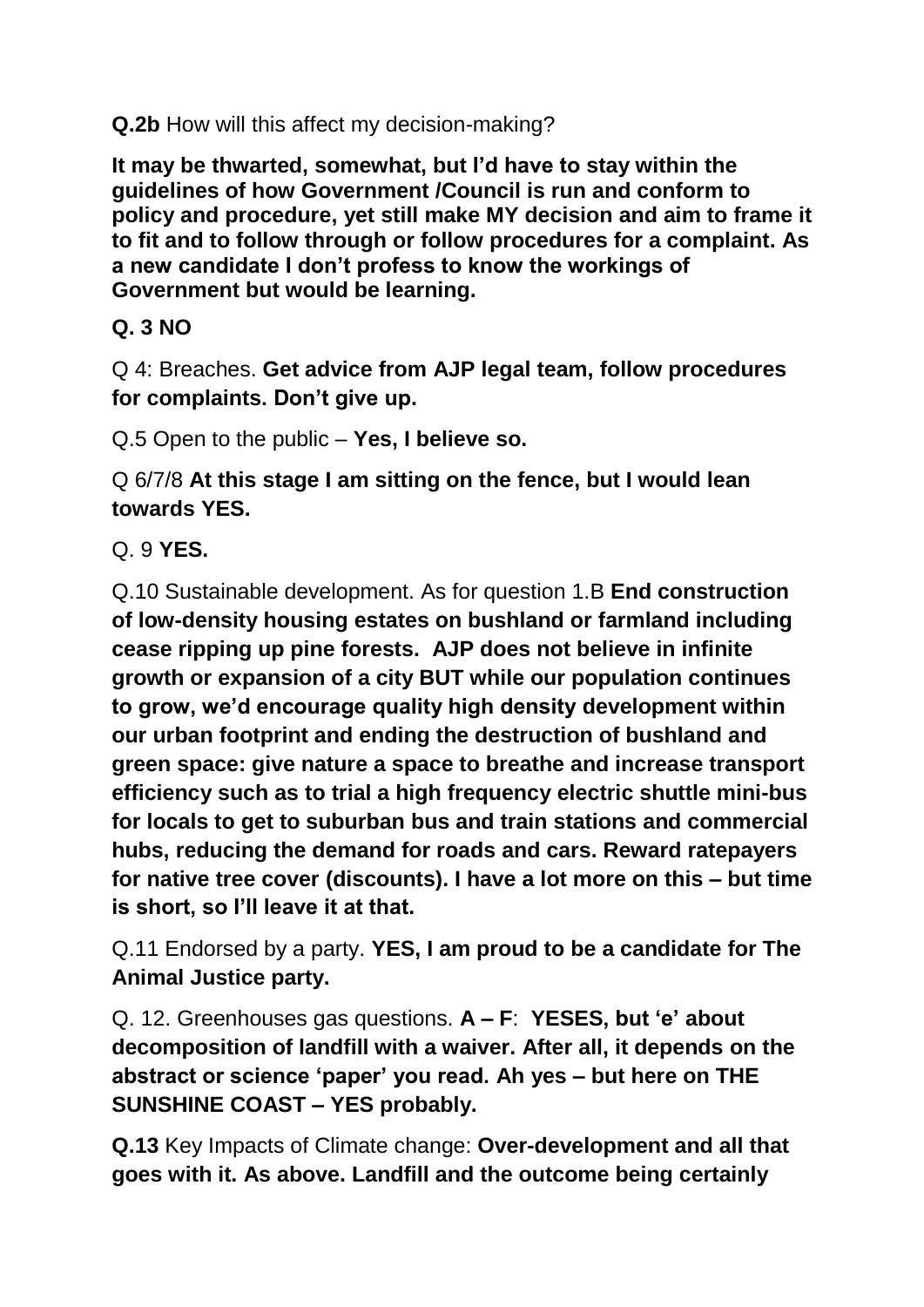**one of the biggest issues, along with cows, coal and cars, generally. Transport is an issue here on the Sunshine Coast. Cutting down trees is an issue.**

**Q.** 14 How to deal with this? **As I wrote for Q. 10. Plus, we need an emergency 'Think Tank' being environmentally focused/green jobs etc.**

**Q. 15. YES**

**Q. 16**

**Q. 17** a to d **– YESES**

**Q. 18** a to c **– YESES.**

**Q. 19** Overriding a Planning Scheme. **I don't know why this would occur within a non-corrupt Council. Don't know enough about it. (Unless it was to protect our vulnerable wildlife).**

**Q. 20** Extended building submission timeframes: **YES, for more research and surveys.**

**Q. 21 Yes absolutely.**

**Q. 22** Support of the SEQ regional plan/northern sub-region. **I would have to study this as I don't know enough about it, but I imagine you can sense which way I would go, once I had studied it, from the way I have answered the other questions. (Based on the environmental impact and trying to stay rational).**

**Q.23 Don't know enough about the Coolum project but ditto above.**

**Q 24 and 25,** again, **it is outside my current sphere of knowledge, but environmental/flood/traffic/wildlife must fit with what is 'passed' in Council therefore data from professional bodies. (24)**

Ditto **25** How to up stand for change**…Get information as above, (professional) plus community opinion, formulate a case, present it and stand up for it in Council.**

**Q. 26 Put a cap on rates for three years.**

**Q. 27 YES**

**Q. 28 Yes**